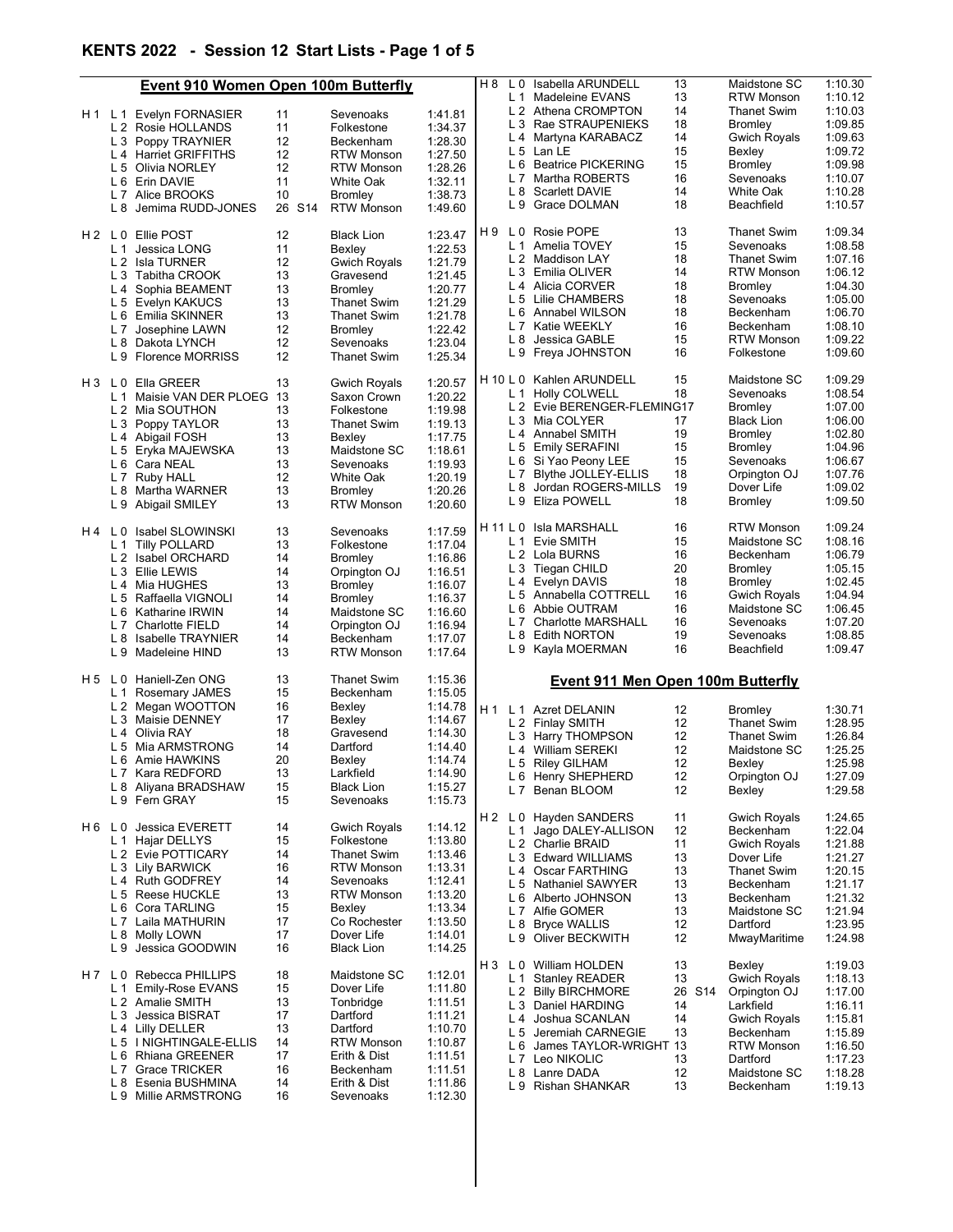## KENTS 2022 - Session 12 Start Lists - Page 2 of 5

| H 4            | L 0 Michael BANKS                       | 14       | Bromley                      | 1:15.13            |           |                |                                                |    |                     |         |
|----------------|-----------------------------------------|----------|------------------------------|--------------------|-----------|----------------|------------------------------------------------|----|---------------------|---------|
|                | L 1 Ahmed RASHED                        | 14       | Bexley                       | 1:15.03            |           |                | H 11 L 0 Matt BURROWS                          | 17 | Sevenoaks           | 1:02.51 |
|                | L 2 Albert BROOKS                       | 13       | <b>Bromley</b>               | 1:14.14            |           |                | L 1 Chengze DUAN                               | 15 | Sevenoaks           | 1:01.32 |
|                | L 3 Yahia ERAIBEY                       | 14       | <b>Thanet Swim</b>           | 1:12.62            |           |                | L 2 Aran BISSETT                               | 14 | <b>RTW Monson</b>   | 1:00.37 |
|                | L 4 Sonny LANDEMAN                      | 14       | <b>Bromley</b>               | 1:12.26            |           |                | L 3 Samuel RYAN                                | 16 | Orpington OJ        | 59.41   |
|                | L 5 Vince MOK                           | 15       | White Oak                    | 1:12.32            |           |                | L 4 Albert BRANCH                              | 17 | Sevenoaks           | 57.58   |
|                | L 6 Ashton SUTTON                       | 14       | Thanet Swim                  | 1:12.95            |           |                | L 5 Harvey MAUNDERS                            | 18 | <b>Gwich Royals</b> | 58.59   |
|                | L 7 Max POSTLETHWAITE                   | 14       | Dartford                     | 1:14.52            |           |                | L 6 David ALLEN                                | 17 | Sevenoaks           | 59.92   |
|                | L 8 Caspar NALEPA                       | 13       | <b>Gwich Royals</b>          | 1:15.03            |           |                | L 7 Pharell NIMOH                              | 18 | Bexlev              | 1:01.09 |
|                | L 9 Samuel HOLT                         | 14       | Erith & Dist                 | 1:15.66            |           | L <sub>8</sub> | Samuel LANDER                                  | 16 | <b>Bromley</b>      | 1:01.78 |
|                | H 5 L 0 Amel DELANIN                    |          |                              | 1:11.94            |           |                | L 9 Henry NORMAN                               | 15 | Bromley             | 1:02.84 |
|                |                                         | 15<br>14 | <b>Bromley</b><br>Folkestone |                    |           |                |                                                | 17 | Dartford            | 1:02.30 |
|                | L 1 Xavier CURTIS<br>L 2 Raphael HUILLE | 16       | <b>Gwich Royals</b>          | 1:11.06<br>1:10.47 |           |                | H 12 L 0 Apostolos KAPATOS<br>L 1 Timur KIRDAR | 17 | Bromley             | 1:01.31 |
|                | L 3 Raef OWEN                           | 13       | <b>Gwich Royals</b>          | 1:10.39            |           |                | L 2 Alexander CORVER                           | 16 | Bromley             | 1:00.13 |
|                | L 4 K RASIUKEVICIUS                     | 15       | <b>Gwich Royals</b>          | 1:09.82            |           |                | L 3 Zachary RAYMOND                            | 18 | Sevenoaks           | 58.85   |
|                | L 5 Luke CLEAVER                        | 15       | Beckenham                    | 1:10.05            |           | L 4            | Joseph DOBB                                    | 22 | <b>Bromley</b>      | 56.85   |
|                | L 6 Brandon NATHAN                      | 15       | Dartford                     | 1:10.46            |           |                | L 5 Euan TERRY                                 | 18 | Sevenoaks           | 57.95   |
|                | L 7 Vaatsalya SWARUP                    | 15       | Orpington OJ                 | 1:10.52            |           | L 6            | George WISE                                    | 19 | Dartford            | 59.90   |
|                | L 8 Oscar COLYER                        | 14       | <b>Black Lion</b>            | 1:11.78            |           |                | L 7 Noah OLADELE-AJOSE                         | 16 | <b>Bromley</b>      | 1:00.84 |
|                | L 9 George GOODWIN                      | 13       | <b>Black Lion</b>            | 1:12.09            |           |                | L 8 Ralph SEREKI                               | 14 | Maidstone SC        | 1:01.70 |
|                |                                         |          |                              |                    |           |                | L 9 Kevin CAO                                  | 15 | Gwich Royals        | 1:02.82 |
|                | H6 L0 Tate PITCHIE-COOPER               | 16       | Sevenoaks                    | 1:09.66            |           |                |                                                |    |                     |         |
| L <sub>1</sub> | Harri-James ISAACS                      | 15       | MwayMaritime                 | 1:09.12            | H 13 L 0  |                | <b>Timothy LEBERL</b>                          | 20 | Beckenham           | 1:02.10 |
|                | L 2 Marcus RICHARDS                     | 15       | Maidstone SC                 | 1:08.86            |           | L 1            | Oliver POPE                                    | 17 | <b>Thanet Swim</b>  | 1:01.30 |
|                | L 3 Adam ZOUALI                         | 16       | Bexley                       | 1:08.06            |           |                | L 2 Rory GHATAURAY                             | 18 | Erith & Dist        | 1:00.13 |
|                | L 4 Jack WISE                           | 15       | Dartford                     | 1:07.41            |           |                | L 3 Matthew ROGERS                             | 22 | <b>Bromley</b>      | 58.66   |
|                | L 5 Doga PALALAR                        | 16       | Gwich Royals                 | 1:07.97            |           |                | L 4 James CLEAVER                              | 17 | Beckenham           | 55.27   |
|                | L 6 Oliver WARNER                       | 15       | Bromley                      | 1:08.59            |           |                | L 5 Luca MCAVOY                                | 18 | <b>Thanet Swim</b>  | 57.79   |
|                | L 7 Charley KING                        | 14       | <b>Thanet Swim</b>           | 1:08.96            |           |                | L 6 Jaedon LYNCH                               | 17 | Sevenoaks           | 59.71   |
|                | L 8 Xian Ming LI                        | 14       | Tonbridge                    | 1:09.47            |           |                | L 7 Liam HAMP                                  | 16 | <b>Thanet Swim</b>  | 1:00.41 |
|                | L 9 Alexander TOLLIT                    | 15       | <b>RTW Monson</b>            | 1:09.77            |           |                | L 8 Max EL-MOKADEM                             | 14 | <b>RTW Monson</b>   | 1:01.46 |
|                |                                         |          |                              |                    |           |                | L 9 Emilio KNOCK                               | 17 | Sevenoaks           | 1:02.78 |
|                | H 7 L 0 Kieran ELVY                     | 16       | Sevenoaks                    | 1:07.17            |           |                |                                                |    |                     |         |
| L <sub>1</sub> | Mason LILLIOTT                          | 16       | Thanet Swim                  | 1:06.73            |           |                | Event 912 Women Open 50m Backstroke            |    |                     |         |
|                | L 2 William CROSSLAND                   | 15       | <b>RTW Monson</b>            | 1:06.67            |           |                |                                                |    |                     |         |
|                | L 3 Zachary WHYBROW                     | 17       | <b>RTW Monson</b>            | 1:06.57            |           |                | H 1 L 1 Josephine WEED                         | 11 | Herne Bay           | 42.21   |
|                | L 4 Daniel BRICE                        | 18       | Tonbridge                    | 1:06.14            |           |                | L 2 Macey TUMBER                               | 11 | Folkestone          | 41.65   |
|                | L 5 Harrison MARTIN                     | 16       | Gravesend                    | 1:06.23            |           |                | L 3 Maya CROMPTON                              | 11 | Thanet Swim         | 41.46   |
|                | L 6 James RANDALL                       | 17       | Edenbridge                   | 1:06.58            |           |                | L 4 Verity NICHOLAS                            | 11 | Dover Life          | 40.92   |
|                | L 7 Edward HOLNESS                      | 17       | Sevenoaks                    | 1:06.73            |           |                | L 5 Nel DZIKI                                  | 11 | <b>RTW Monson</b>   | 41.40   |
|                | L 8 Nathaniel TURNER                    | 17       | Dover Life                   | 1:06.80            |           |                | L 6 Paige MILLIGAN                             | 11 | Larkfield           | 41.57   |
|                | L 9 Oscar BEHRENS                       | 16       | Maidstone SC                 | 1:07.36            |           | L 7            | Isabella EVERETT                               | 11 | <b>Bromley</b>      | 42.07   |
|                |                                         |          |                              |                    |           |                | L 8 Willow BESSANT                             | 11 | Maidstone SC        | 42.34   |
|                | H 8 L 0 Thomas HICKS                    | 17       | Maidstone SC                 | 1:06.03            |           |                |                                                |    |                     |         |
|                | L 1 Finley COURTIER                     | 17       | Larkfield                    | 1:05.84            | $H2$ $L0$ |                | Olivia BRADBURN                                | 11 | Erith & Dist        | 40.46   |
|                | L 2 Finley GILHAM                       | 15       | Bexley                       | 1:05.47            |           | L 1            | Jessica EVANS                                  | 11 | Tonbridge           | 40.24   |
|                | L 3 Jack PASS<br>L 4 Demi ALLI          | 15<br>15 | Sevenoaks                    | 1:05.36            |           |                | L 2 Jada YANKEY                                | 10 | Beckenham           | 39.87   |
|                | L 5 Andrew GORE                         | 17       | Sevenoaks<br>Larkfield       | 1:05.22            |           |                | L 3 Imogen GAMBRILL                            | 12 | White Oak           | 39.30   |
|                |                                         | 16       | Sevenoaks                    | 1:05.28<br>1:05.38 |           | L4             | Chloe SHIU                                     | 11 | Beckenham           | 39.10   |
|                | L 6 Benjamin WATSON<br>L 7 James PAGE   | 16       | Thanet Swim                  | 1:05.82            |           |                | L 5 Olivia NORLEY                              | 12 | <b>RTW Monson</b>   | 39.12   |
|                | L 8 Laurence WILSON                     | 16       | Beckenham                    | 1:05.99            |           |                | L 6 Chloe OWEN                                 | 12 | <b>Black Lion</b>   | 39.31   |
|                | L 9 Hayden ANNAN                        | 15       | <b>RTW Monson</b>            | 1:06.13            |           |                | L 7 Julia ELVIDGE                              | 11 | Sevenoaks           | 40.07   |
|                |                                         |          |                              |                    |           |                | L 8 Rosie HOLLANDS                             | 11 | Folkestone          | 40.27   |
|                | H 9 L 0 Sam MARTIN-YOUNG                | 16       | Sevenoaks                    | 1:04.79            |           |                | L 9 Sophia STIRRUPS                            | 11 | <b>Thanet Swim</b>  | 40.66   |
|                | L 1 Charlie ROWLEY                      | 19       | <b>Thanet Swim</b>           | 1:04.55            |           |                |                                                |    |                     |         |
|                | L 2 Tom HAWKINS                         | 15       | Bexley                       | 1:04.21            |           |                | H 3 L 0 Amelia ASHTON                          | 12 | Sevenoaks           | 38.76   |
|                | L 3 Edward DILL-RUSSELL                 | 18       | Dover Life                   | 1:03.92            |           |                | L 1 Verena PAULING                             | 12 | Tonbridge           | 38.68   |
|                | L 4 Sebastian PICKERING                 | 17       | Bromley                      | 1:03.81            |           |                | L 2 Charley CHATTEN                            | 12 | Erith & Dist        | 38.53   |
|                | L 5 Dillon JAYASINGHE                   | 18       | Bexley                       | 1:03.84            |           |                | L 3 Bella FLAVIN                               | 11 | Sevenoaks           | 38.46   |
|                | L 6 Sebastian WILLIAMS                  | 15       | Beckenham                    | 1:03.98            |           |                | L 4 Emily STONE                                | 12 | Sevenoaks           | 37.69   |
|                | L 7 Kal-EI NTIAMOAH                     | 14       | Beckenham                    | 1:04.28            |           |                | L 5 Addison CLARY                              | 12 | <b>RTW Monson</b>   | 38.12   |
|                | L 8 Oliver MORSE                        | 18       | Bexley                       | 1:04.66            |           |                | L 6 Harriet GRIFFITHS                          | 12 | <b>RTW Monson</b>   | 38.50   |
|                | L 9 Toby HENBEST                        | 18       | Tonbridge                    | 1:05.02            |           |                | L 7 Olivia COOLEY                              | 12 | Maidstone SC        | 38.66   |
|                |                                         |          |                              |                    |           | L 8            | Sophie WARDEN                                  | 12 | Maidstone SC        | 38.69   |
|                | H 10 L 0 Ruben COWLEY ANTELO 15         |          | Tonbridge                    | 1:03.64            |           | L 9            | Jessica LONG                                   | 11 | Bexley              | 38.83   |
|                | L 1 Luke ELLIS                          | 16       | Beckenham                    | 1:03.51            |           |                | H 4 L 0 Olivia QUILLER                         | 11 | Maidstone SC        | 37.67   |
|                | L 2 James SPROSTON                      | 17       | Erith & Dist                 | 1:03.40            |           |                | L 1 Violet TURNER                              | 12 | <b>Gwich Royals</b> | 37.06   |
|                | L 3 Thomas GOLDUP                       | 15       | Dover Life                   | 1:03.15            |           |                | L 2 Zoe TOLLIT                                 | 12 | <b>RTW Monson</b>   | 36.95   |
|                | L 4 Frangiskos KAPATOS                  | 18       | Dartford                     | 1:02.86            |           |                | L 3 Isla TURNER                                | 12 | <b>Gwich Royals</b> | 36.87   |
|                | L 5 Nikita MITROFANENKO                 | 17       | Black Lion                   | 1:02.87            |           |                | L 4 Maisie VAN DER PLOEG 13                    |    | Saxon Crown         | 36.63   |
|                | L 6 Bryan DINEV                         | 16       | Bexley                       | 1:03.31            |           |                | L 5 Amelia SMITH                               | 12 | Bromley             | 36.66   |
| L 7            | Jarred ADAMS                            | 16       | Gravesend                    | 1:03.50            |           | L 6            | Sophia CALOUDIS                                | 11 | <b>Thanet Swim</b>  | 36.94   |
|                | L 8 Toby EDWARDS                        | 16       | <b>RTW Monson</b>            | 1:03.61            |           |                | L 7 Lowri WILLIAMS                             | 12 | Sevenoaks           | 37.02   |
|                | L 9 Kaiye ALARAN                        | 17       | Gwich Royals                 | 1:03.81            |           |                | L 8 Josephine LAWN                             | 12 | <b>Bromley</b>      | 37.33   |
|                |                                         |          |                              |                    |           |                | L 9 Dakota LYNCH                               | 12 | Sevenoaks           | 37.68   |
|                |                                         |          |                              |                    |           |                |                                                |    |                     |         |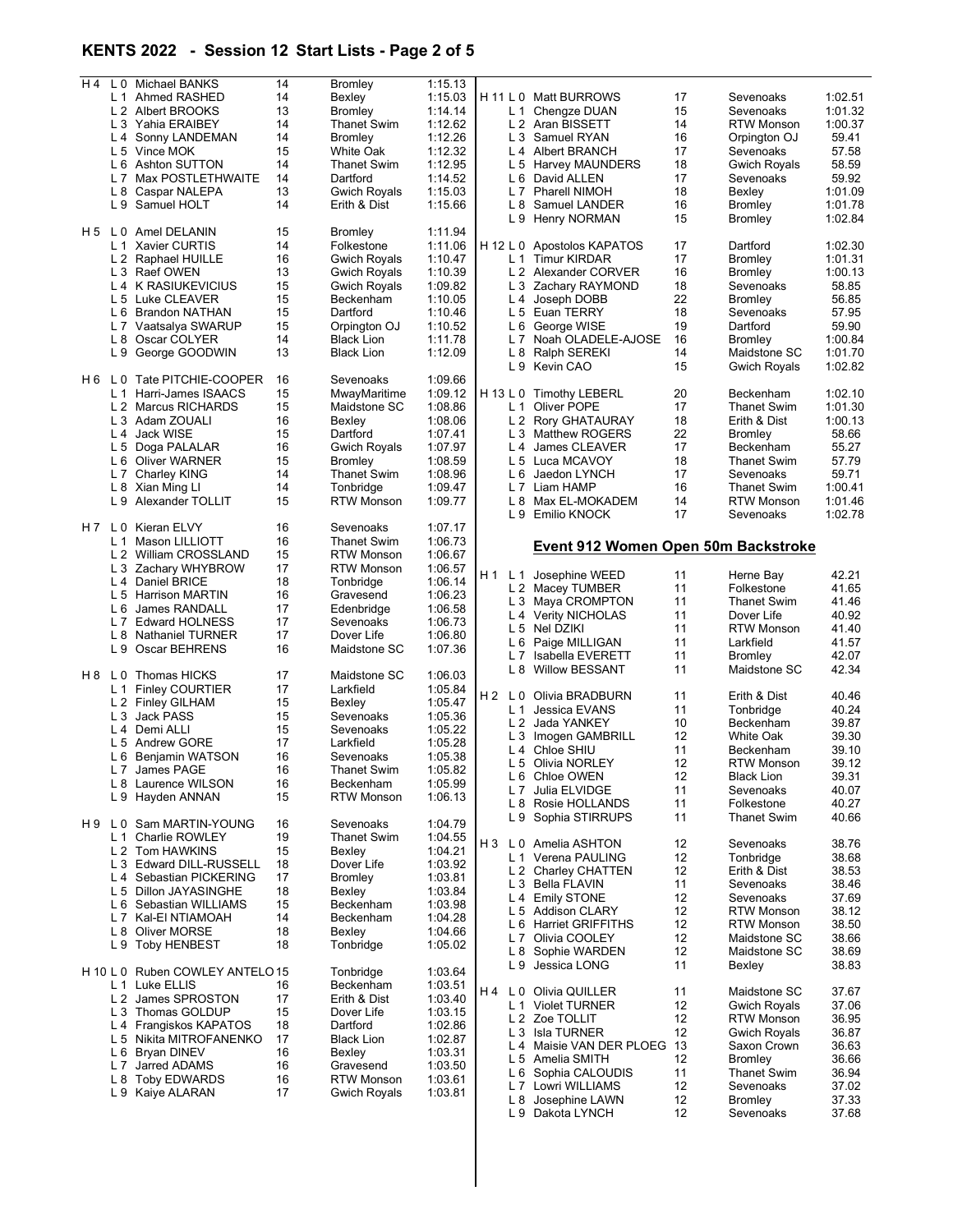## KENTS 2022 - Session 12 Start Lists - Page 3 of 5

|       |                |                                              |          |                             |                |                | H 12 L 0 Caitlyn SEMPLE           | 14 | Sevenoaks                        | 33.19 |
|-------|----------------|----------------------------------------------|----------|-----------------------------|----------------|----------------|-----------------------------------|----|----------------------------------|-------|
|       |                | H 5 L 0 Sophia BEAMENT                       | 13       | <b>Bromley</b>              | 36.59          |                | L 1 Lottie SCRIVEN                | 16 | <b>Thanet Swim</b>               | 33.12 |
|       |                | L 1 Yasmin COCHRAN                           | 13       | Dover Life                  | 36.50          |                | L 2 Morgan PASHLEY                | 13 | Maidstone SC                     | 33.09 |
|       |                | L 2 Sky HARDS-ATKINS                         | 13       | <b>Thanet Swim</b>          | 36.36          |                | L 3 I IGHTINGALE-ELLIS            | 14 | <b>RTW Monson</b>                | 33.02 |
|       |                | L 3 Poppy TAYLOR                             | 13       | <b>Thanet Swim</b>          | 36.28          |                | L 4 Evie BERENGER-FLEMING17       |    | <b>Bromley</b>                   | 32.96 |
|       |                | L 4 Daniella COLES                           | 13       | Herne Bay                   | 36.11          |                | L 5 Freya JOHNSTON                | 16 | Folkestone                       | 32.98 |
|       |                | L 5 Arianne IVANOVA                          | 13       | <b>Thanet Swim</b>          | 36.14          | L <sub>6</sub> | Nina ORESKOVIC                    | 15 | Erith & Dist                     | 33.06 |
|       |                | L 6 Poppy TRAYNIER                           | 12       | Beckenham                   | 36.32          | L <sub>7</sub> | Chloe DESIDERIO                   | 15 | Dover Life                       | 33.12 |
|       |                | L 7 Emilia NARKEVIC                          | 12       | Maidstone SC                | 36.46          |                | L 8 Katie WEEKLY                  | 16 | Beckenham                        | 33.12 |
|       |                | L 8 Chizara EZEOKE                           | 12       | Dartford                    | 36.54          | L 9            | Hannah STROVER                    | 17 | Orpington OJ                     | 33.21 |
|       |                | L 9 Emilia SKINNER                           | 13       | <b>Thanet Swim</b>          | 36.61          |                |                                   |    |                                  |       |
|       |                |                                              |          |                             |                |                | H 13 L 0 Katie BILLINGS           | 17 | Beckenham                        | 32.91 |
|       |                | H6 L0 Aderinsola ADEMEFUN                    | 13       | Maidstone SC                | 36.02          | L 1            | Erica MCGLINCHEY                  | 16 | <b>Gwich Royals</b>              | 32.83 |
|       |                | L 1 Anna HEIN                                | 13       | Maidstone SC                | 35.95          |                | L 2 Abigail HOGBEN                | 17 | Dover Life                       | 32.77 |
|       |                | L 2 Reese HUCKLE                             | 13       | <b>RTW Monson</b>           | 35.90          |                | L 3 Fern GRAY                     | 15 | Sevenoaks                        | 32.67 |
|       |                | L 3 Freja EKSTROM                            | 14       | Maidstone SC                | 35.76          |                | L 4 Holly COLWELL                 | 18 | Sevenoaks                        | 32.60 |
|       |                | L 4 Aki MANCIANI                             | 13       | Ashford Town                | 35.69          |                | L 5 Scarlett CALLAGHAN            | 20 | Beckenham                        | 32.60 |
|       |                | L 5 Martha WARNER                            | 13       | <b>Bromley</b>              | 35.73          |                | L 6 Amy CONNER                    | 16 | Maidstone SC                     | 32.73 |
|       |                | L 6 Eryka MAJEWSKA                           | 13       | Maidstone SC                | 35.88          | L <sub>7</sub> | Eliza POWELL                      | 18 | <b>Bromley</b>                   | 32.78 |
|       |                | L 7 Maddison NOTLEY                          | 13       | MwayMaritime                | 35.93          |                | L 8 Imogen STODDART               | 17 | Sevenoaks                        | 32.85 |
|       |                |                                              | 13       | Sevenoaks                   | 35.98          |                | L 9 Amalie SMITH                  | 13 |                                  | 32.93 |
|       |                | L 8 Imogen MYLES                             | 12       |                             |                |                |                                   |    | Tonbridge                        |       |
|       |                | L 9 Ellie POST                               |          | <b>Black Lion</b>           | 36.08          |                |                                   |    |                                  | 32.21 |
|       |                |                                              |          |                             |                | H 14 L 0       | <b>Hope PAICE</b>                 | 20 | MwayMaritime                     |       |
| H 7   | L <sub>0</sub> | Madeleine HIND                               | 13       | <b>RTW Monson</b>           | 35.47          | L 1            | Evie SMITH                        | 15 | Maidstone SC                     | 31.76 |
|       |                | L 1 Isla JORDAN                              | 14       | Dover Life                  | 35.29          |                | L 2 Emily SERAFINI                | 15 | Bromley                          | 31.04 |
|       |                | L 2 Charlotte BLOODWORTH 14                  |          | Sevenoaks                   | 35.24          |                | L 3 Evelyn DAVIS                  | 18 | Bromley                          | 30.60 |
|       |                | L 3 Isabella ARUNDELL                        | 13       | Maidstone SC                | 35.22          |                | L 4 Annabel SMITH                 | 19 | <b>Bromley</b>                   | 29.09 |
|       |                | L 4 Isabelle CASTLETON                       | 14       | Dartford                    | 35.00          | L <sub>5</sub> | Annabella COTTRELL                | 16 | <b>Gwich Royals</b>              | 30.27 |
|       |                | L 5 Isabella MORSE                           | 15       | Bexley                      | 35.10          |                | L 6 Emma BENNETT                  | 17 | <b>RTW Monson</b>                | 31.00 |
|       |                | L 6 Kara MITCHELL                            | 15       | Beachfield                  | 35.23          |                | L 7 Daisy WIDDOWSON               | 18 | Sevenoaks                        | 31.41 |
|       |                | L 7 Chloe LINDER                             | 15       | Sittingbourn                | 35.26          | L <sub>8</sub> | Martyna KARABACZ                  | 14 | Gwich Royals                     | 31.98 |
|       |                | L 8 Louisa POLLARD                           | 14       | Folkestone                  | 35.41          |                | L 9 Isla MARSHALL                 | 16 | <b>RTW Monson</b>                | 32.59 |
|       |                | L 9 Niamh CLARKE                             | 13       | Erith & Dist                | 35.62          |                |                                   |    |                                  |       |
|       |                |                                              |          |                             |                |                | H 15 L 0 Sophia O'NEILL           | 16 | Orpington OJ                     | 32.20 |
| H 8   | L 0            | Cara JACKSON                                 | 15       | <b>Black Lion</b>           | 34.97          | L <sub>1</sub> | Emilia OLIVER                     | 14 | <b>RTW Monson</b>                | 31.74 |
|       |                | L 1 Isobelle DILL-RUSSELL                    | 15       | Dover Life                  | 34.81          |                | L 2 Beatrice PICKERING            | 15 | Bromley                          | 31.03 |
|       |                | L 2 Isla HEALY                               | 14       | Maidstone SC                | 34.65          |                | L 3 Amelia CHILDS                 | 18 | Sevenoaks                        | 30.55 |
|       |                | L 3 Isabel ORCHARD                           | 14       | <b>Bromley</b>              | 34.62          |                | L 4 Caitlin EBBAGE                | 17 | Tonbridge                        | 28.77 |
|       |                | L 4 Amelia TOVEY                             | 15       | Sevenoaks                   | 34.57          |                | L 5 Kasia TITTERTON               | 16 | Bromley                          | 30.10 |
|       |                | L 5 Athena CROMPTON                          | 14       | Thanet Swim                 | 34.61          |                | L 6 Lilly-Marie DERRY             | 16 | Sevenoaks                        | 30.79 |
|       |                | L 6 Olivia MACONACHIE                        | 14       | Beckenham                   | 34.65          |                | L 7 Jessica GABLE                 | 15 | <b>RTW Monson</b>                | 31.25 |
|       |                | L 7 Eliza WYNNE THOMAS                       | 14       | Tonbridge                   | 34.67          | L 8            | Blythe JOLLEY-ELLIS               | 18 | Orpington OJ                     | 31.93 |
|       |                | L 8 Isabelle STODDART                        | 14       | Sevenoaks                   | 34.81          |                | L 9 Amy GABLE                     | 17 | <b>RTW Monson</b>                | 32.39 |
|       |                | L 9 Maisie CHAMBERS                          | 15       | Sevenoaks                   | 34.98          |                |                                   |    |                                  |       |
|       |                |                                              |          |                             |                | H 16 L 0       | Millie ARMSTRONG                  | 16 | Sevenoaks                        | 32.04 |
| H9 LO |                | Mia HUGHES                                   | 13       | Bromley                     | 34.55          | L 1            | Kahlen ARUNDELL                   | 15 | Maidstone SC                     | 31.62 |
|       |                | L 1 Millie ATKINSON                          | 15       | <b>Gwich Royals</b>         | 34.47          |                | L 2 Hannah MURPHY                 | 15 | Maidstone SC                     | 31.02 |
|       |                | L 2 Rebecca PHILLIPS                         |          | Maidstone SC                | 34.35          |                |                                   |    |                                  |       |
|       |                |                                              | 18       |                             |                |                | L 3 Izabella OKARO                | 16 | Sevenoaks                        | 30.45 |
|       |                | L 3 Chloe-Ann NAYLOR                         | 13       | Beachfield                  | 34.34          |                | L 4 Katie LATHAM                  | 25 | <b>Bromley</b>                   | 28.04 |
|       |                | L 4 Leah WATSON                              | 15       | <b>Black Lion</b>           | 34.33          |                | L 5 Mia COLYER                    | 17 | <b>Black Lion</b>                | 29.87 |
|       |                | L 5 Amy LONDESBROUGH                         | 17       | <b>Thanet Swim</b>          | 34.33          |                | L 6 Hannah ELVIDGE                | 20 | Sevenoaks                        | 30.73 |
|       |                | L 6 Phoebe KIRKBY                            | 16       | Tonbridge                   | 34.34          |                | L 7 Lilie CHAMBERS                | 18 | Sevenoaks                        | 31.22 |
|       |                | L 7 Isabelle TRAYNIER                        | 14       | Beckenham                   | 34.43          |                | L 8 Annie SANDERS                 | 15 |                                  | 31.89 |
|       |                | L 8 Grace FODEN                              | 14       | Bexley                      | 34.54          | L 9            | Jasmine WALLACE                   | 19 | <b>Gwich Royals</b><br>Sevenoaks | 32.30 |
|       |                | L 9 Haniell-Zen ONG                          | 13       | <b>Thanet Swim</b>          | 34.55          |                |                                   |    |                                  |       |
|       |                |                                              |          |                             |                |                |                                   |    |                                  |       |
|       |                | H 10 L 0 Scarlett BRADY                      | 18       | Sevenoaks                   | 34.21          |                | Event 913 Men Open 50m Backstroke |    |                                  |       |
|       |                | L 1 Tilly POLLARD                            | 13       | Folkestone                  | 34.15          |                |                                   |    |                                  |       |
|       |                | L 2 Jessica BISRAT                           | 17       | Dartford                    | 34.00          | H 1            | L 1 Lucas BOND                    | 11 | Orpington OJ                     | 42.19 |
|       |                | L 3 Lilia FORNASIER                          | 14       | Sevenoaks                   | 33.92          |                | L 2 Henry BURKE                   | 11 | Sevenoaks                        | 41.62 |
|       |                | L 4 Ciara FLISHER                            | 14       | Folkestone                  | 33.90          |                | L 3 Maksim ANDRUKOVICS            | 11 | Beckenham                        | 41.20 |
|       |                |                                              | 14       | Maidstone SC                |                |                | L 4 Jake MOK                      | 11 | White Oak                        | 40.74 |
|       |                | L 5 Chenai CHAZA<br>L 6 Jessica PERKINS      | 13       | Faversham                   | 33.90          |                | L 5 William LARTER                | 11 | <b>Black Lion</b>                | 40.90 |
|       |                |                                              | 14       |                             | 33.98          |                | L 6 Ryan COTTERILL                | 11 | <b>Bromley</b>                   | 41.27 |
|       |                | L 7 Summer HOLLAND                           |          | Sevenoaks                   | 34.07          |                | L 7 Oliver CARR                   | 11 | Maidstone SC                     | 41.89 |
|       |                | L 8 Lilly DELLER<br>L 9 Esmee STANLEY        | 13<br>16 | Dartford<br>Dartford        | 34.15          |                | L 8 Sean GRANT                    | 11 | Bromley                          | 42.39 |
|       |                |                                              |          |                             | 34.31          |                |                                   |    |                                  |       |
|       |                | H 11 L 0 Chloe EDWARDS                       | 14       | <b>RTW Monson</b>           | 33.73          | H2 L0          | <b>Phoenix CLARY</b>              | 10 | <b>RTW Monson</b>                | 40.20 |
|       | L 1            | Martha ROBERTS                               | 16       | Sevenoaks                   | 33.43          | L 1            | Benjamin LLOYD                    | 12 | Maidstone SC                     | 39.95 |
|       |                | L 2 Ellie HARDEN                             | 20       | Saxon Crown                 | 33.40          |                | L 2 Otis GOLDTHORPE               | 12 | Bromley                          | 39.49 |
|       |                | L 3 Madeleine EVANS                          | 13       | <b>RTW Monson</b>           | 33.31          |                | L 3 Riley GILHAM                  | 12 | Bexley                           | 38.84 |
|       |                |                                              | 16       | Ashford Town                |                |                | L 4 Zachary INGLIS                | 12 | Bexley                           | 38.46 |
|       |                | L 4 Emily BURNS                              | 15       | Larkfield                   | 33.27          | L 5            | Justin CHENU                      | 12 | MwayMaritime                     | 38.80 |
|       |                | L 5 Lyanna GORE                              | 13       | Larkfield                   | 33.29          |                | L 6 Tristan LINDER                | 12 | Sittingbourn                     | 39.22 |
|       |                | L 6 Kara REDFORD<br>L 7 Rosie DEACON         | 16       | Sevenoaks                   | 33.35          | L <sub>7</sub> | Zachary FREEAR                    | 12 | Folkestone                       | 39.82 |
|       |                |                                              |          |                             | 33.42          |                | L 8 Dane RAWKINS                  | 10 | Sevenoaks                        | 40.19 |
|       |                | L 8 Rae STRAUPENIEKS<br>L 9 Cara SINGLETERRY | 18<br>16 | <b>Bromley</b><br>Sevenoaks | 33.51<br>33.85 |                | L 9 Thomas DE CRUZ                | 10 | Beckenham                        | 40.72 |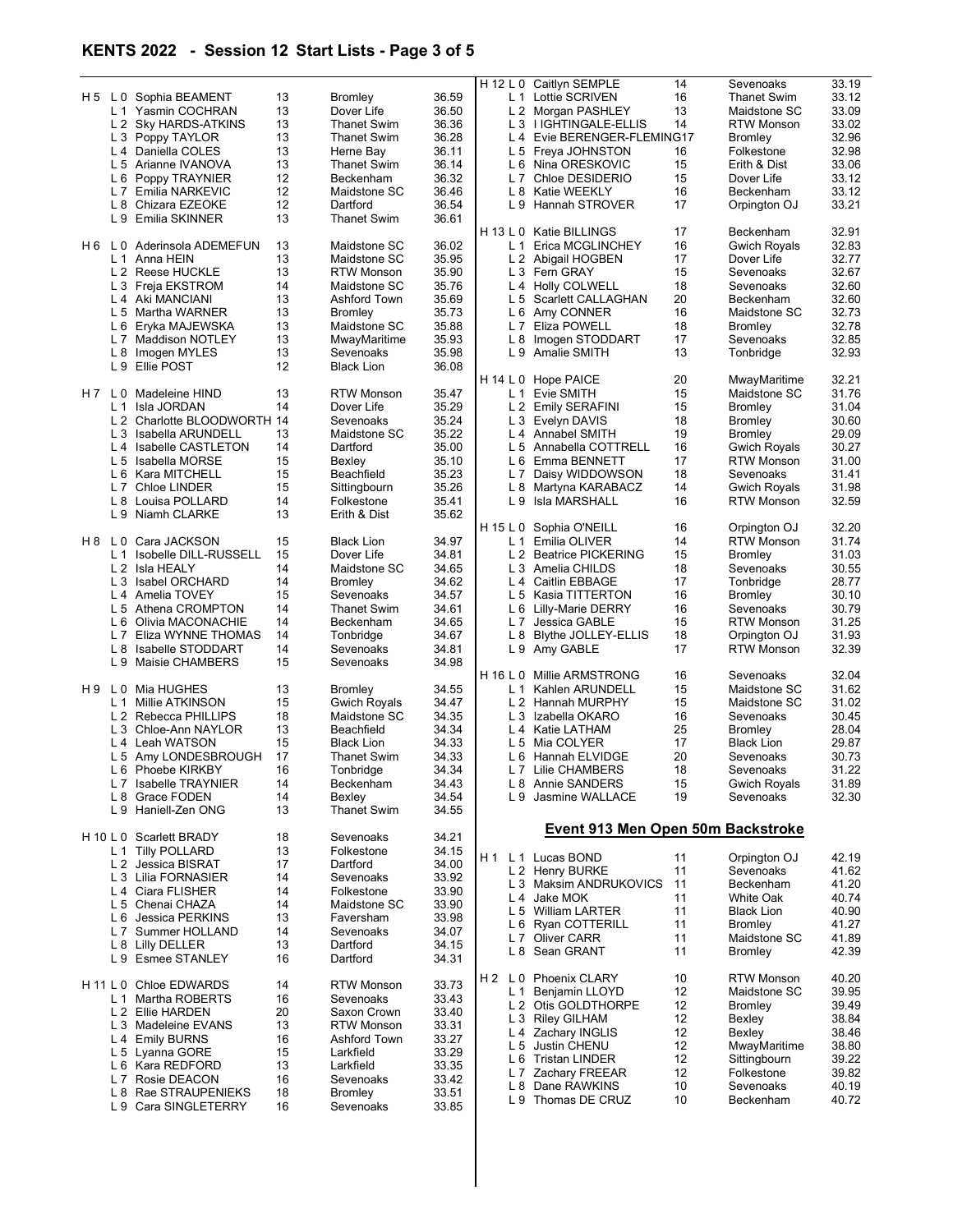## KENTS 2022 - Session 12 Start Lists - Page 4 of 5

| $H_3$ |     | L 0 Zyrell ONG             | 12 | Thanet Swim         | 38.24 |                | H 10 L 0 Edward TRUEMAN      | 16 | <b>RTW Monson</b>   | 31.86 |
|-------|-----|----------------------------|----|---------------------|-------|----------------|------------------------------|----|---------------------|-------|
|       |     | L 1 Jai BOROOAH            | 12 | Bexley              | 37.99 |                | L 1 Jeremiah CARNEGIE        | 13 | Beckenham           | 31.79 |
|       |     | L 2 William PRESTON        | 12 | <b>Bromley</b>      | 37.91 |                | L 2 Toby EDWARDS             | 16 | <b>RTW Monson</b>   | 31.77 |
|       |     |                            |    |                     |       |                |                              |    |                     |       |
|       |     | L 3 Finlay SMITH           | 12 | <b>Thanet Swim</b>  | 37.70 |                | L 3 Hrry COCKS               | 14 | Thanet Swim         | 31.69 |
|       |     | L 4 Hayden SANDERS         | 11 | Gwich Royals        | 37.53 |                | L 4 Finley GILHAM            | 15 | Bexley              | 31.61 |
|       |     |                            |    |                     |       |                |                              |    |                     |       |
|       |     | L 5 George O'CONNELL       | 12 | Erith & Dist        | 37.69 |                | L 5 Demi ALLI                | 15 | Sevenoaks           | 31.64 |
|       |     | L 6 Wyn WILLIAMS           | 12 | <b>Bromley</b>      | 37.73 |                | L 6 F MONTANARI BROWN        | 15 | <b>Gwich Royals</b> | 31.76 |
|       |     |                            |    |                     |       |                |                              |    |                     |       |
|       |     | L 7 Thomas MURPHY          | 12 | Maidstone SC        | 37.97 |                | L 7 Kevin CAO                | 15 | Gwich Royals        | 31.78 |
|       |     | L 8 Ethan GREEN            | 12 | Sevenoaks           | 38.23 |                | L 8 Jack PASS                | 15 | Sevenoaks           | 31.85 |
|       |     |                            |    |                     |       |                |                              |    |                     |       |
|       |     | L 9 Haoming DU             | 12 | Beckenham           | 38.41 |                | L 9 Andreas KOKKINI          | 15 | Beckenham           | 31.95 |
|       |     |                            |    |                     |       |                |                              |    |                     |       |
|       |     | H4 L0 Charlie COCKS        | 12 | <b>Thanet Swim</b>  | 37.15 |                | H 11 L 0 Sebastian WILLIAMS  | 15 | Beckenham           | 31.53 |
|       |     |                            |    |                     |       |                |                              |    |                     |       |
|       |     | L 1 Damian DADKOV          | 12 | <b>Bromley</b>      | 36.72 |                | L 1 Tom HAWKINS              | 15 | Bexley              | 31.48 |
|       |     | L 2 William BOWEN          | 13 | Sevenoaks           | 36.60 |                | L 2 Alexander TOLLIT         | 15 | <b>RTW Monson</b>   | 31.45 |
|       |     |                            | 13 |                     |       |                |                              |    |                     |       |
|       |     | L 3 Nathaniel SAWYER       |    | Beckenham           | 36.29 |                | L 3 Zachary KIRKMAN          | 16 | Orpington OJ        | 31.36 |
|       |     | L 4 Edward WILLIAMS        | 13 | Dover Life          | 36.09 |                | L 4 Ashton EPHIGENE          | 16 | Erith & Dist        | 31.31 |
|       |     | L 5 Daniel MEKSENAS        | 13 | Dartford            | 36.16 |                | L 5 Sonny LANDEMAN           | 14 | <b>Bromley</b>      | 31.35 |
|       |     |                            |    |                     |       |                |                              |    |                     |       |
|       |     | L 6 Charlie BRAID          | 11 | Gwich Royals        | 36.53 |                | L 6 Charles STANLEY          | 16 | Maidstone SC        | 31.40 |
|       |     | L 7 Alberto JOHNSON        | 13 | Beckenham           | 36.70 |                | L 7 Luke CLEAVER             | 15 | Beckenham           | 31.45 |
|       |     |                            |    |                     |       |                |                              |    |                     |       |
|       |     | L 8 Albert BROOKS          | 13 | <b>Bromley</b>      | 36.85 |                | L 8 Alex YOUSEMAN            | 15 | <b>Black Lion</b>   | 31.50 |
|       |     | L 9 Oliver BECKWITH        | 12 | MwayMaritime        | 37.30 | L9             | Oscar BEHRENS                | 16 | Maidstone SC        | 31.59 |
|       |     |                            |    |                     |       |                |                              |    |                     |       |
|       |     |                            |    |                     |       |                |                              |    |                     |       |
|       |     | H 5 L 0 Jack MANSER        | 13 | Dover Life          |       |                | H 12 L 0 Ralph SEREKI        | 14 | Maidstone SC        | 31.22 |
|       |     | L 1 Benas BENDZIUNAS       | 13 | <b>Thanet Swim</b>  |       |                | L 1 Colm MATHEMA             | 16 | <b>Thanet Swim</b>  | 31.10 |
|       |     |                            |    |                     |       |                |                              |    |                     |       |
|       |     | L 2 Harvey KERSHAW         | 12 | <b>Black Lion</b>   |       |                | L 2 Chengze DUAN             | 15 | Sevenoaks           | 30.90 |
|       |     | L 3 Ben NEGUS              | 12 | <b>Gwich Royals</b> |       |                | L 3 Marcus RICHARDS          | 15 | Maidstone SC        | 30.82 |
|       |     |                            |    |                     |       |                |                              |    |                     |       |
|       |     | L 4 Rohan BISSETT          | 12 | <b>RTW Monson</b>   | 35.25 |                | L 4 Tate PITCHIE-COOPER      | 16 | Sevenoaks           | 30.51 |
|       |     | L 5 Leo NIKOLIC            | 13 | Dartford            | 35.41 |                | L 5 Max EL-MOKADEM           | 14 | RTW Monson          | 30.73 |
|       |     |                            |    |                     |       |                |                              |    |                     |       |
|       |     | L 6 Eddie EVANS            | 13 | Beckenham           | 35.58 |                | L 6 Ruben COWLEY ANTELO 15   |    | Tonbridge           | 30.89 |
|       |     | L 7 Joshua HILL            | 13 | Sevenoaks           | 35.78 |                | L 7 Mitchel BROSCH           | 15 | Tonbridge           | 31.05 |
|       |     |                            |    |                     |       |                |                              |    |                     |       |
|       |     | L 8 Caspar NALEPA          | 13 | <b>Gwich Royals</b> | 35.97 |                | L 8 Charlie BRICE            | 15 | Tonbridge           | 31.13 |
|       |     | L 9 Stanley READER         | 13 | <b>Gwich Royals</b> | 36.08 | L <sub>9</sub> | Oscar COLYER                 | 14 | <b>Black Lion</b>   | 31.30 |
|       |     |                            |    |                     |       |                |                              |    |                     |       |
|       |     |                            |    |                     |       |                |                              |    |                     |       |
| H 6   |     | L 0 Thomas ELLERSHAW       | 12 | Sevenoaks           | 35.08 |                | H 13 L 0 Bryan DINEV         | 16 | Bexley              | 30.11 |
|       |     |                            |    |                     |       |                |                              |    |                     |       |
|       |     | L 1 Michael BANKS          | 14 | <b>Bromley</b>      | 34.94 |                | L 1 Henry NORMAN             | 15 | <b>Bromley</b>      | 29.91 |
|       |     | L 2 Harry BASTER           | 14 | Maidstone SC        | 34.86 |                | L 2 Edward DILL-RUSSELL      | 18 | Dover Life          | 29.90 |
|       |     | L 3 James TAYLOR-WRIGHT 13 |    | <b>RTW Monson</b>   | 34.74 |                | L 3 Benjamin WATSON          | 16 | Sevenoaks           | 29.80 |
|       |     |                            |    |                     |       |                |                              |    |                     |       |
|       |     | L 4 James MURDOCH          | 14 | <b>Thanet Swim</b>  | 34.41 |                | L 4 Adam FROST               | 18 | Herne Bay           | 29.71 |
|       |     | L 5 Sebastian HARMER       | 13 | Maidstone SC        | 34.59 |                | L 5 Zachary WHYBROW          | 17 | <b>RTW Monson</b>   | 29.73 |
|       |     |                            |    |                     |       |                |                              |    |                     |       |
|       |     | L 6 Oliver GOODE           | 13 | Beckenham           | 34.77 |                | L 6 Jamie TUNSLEY            | 18 | Bexley              | 29.81 |
|       |     | L 7 Aaron MAGCANAN         | 13 | Orpington OJ        | 34.88 |                | L 7 Zachary RAYMOND          | 18 | Sevenoaks           | 29.90 |
|       |     |                            |    |                     |       |                |                              |    |                     |       |
|       |     | L 8 Amir OLALEKAN          | 13 | Tonbridge           | 34.96 |                | L 8 Lucas BRYL               | 15 | Bromley             | 29.91 |
|       |     | L 9 Ben TUSON              | 13 | <b>Gwich Royals</b> | 35.21 |                | L 9 Alexander CORVER         | 16 | Bromley             | 30.24 |
|       |     |                            |    |                     |       |                |                              |    |                     |       |
|       |     |                            |    |                     |       |                |                              |    |                     |       |
|       |     | H 7 L 0 Xavier CURTIS      | 14 | Folkestone          | 34.30 |                | H 14 L 0 Max PEEL            | 19 | Orpington OJ        | 29.29 |
|       |     | L 1 Rishan SHANKAR         | 13 | Beckenham           | 34.18 |                | L 1 Ben LANGDOWN             | 18 | Orpington OJ        | 29.08 |
|       |     |                            |    |                     |       |                |                              |    |                     |       |
|       |     | L 2 Edgar FURS             | 14 | Folkestone          | 34.10 |                | L 2 Louis JOHNSON            | 18 | Herne Bay           | 28.80 |
|       |     | L 3 Abdul-Aziz BAKAR       | 14 | Saxon Crown         | 33.67 |                | L 3 Daniel WILDING           | 18 | Erith & Dist        | 28.22 |
|       |     |                            |    |                     |       |                |                              |    |                     |       |
|       |     | L 4 Finn JACKSON           | 14 | Maidstone SC        | 33.52 |                | L 4 Noah OLADELE-AJOSE       | 16 | <b>Bromley</b>      | 27.48 |
|       |     | L 5 Nedas LIUTKEVICIUS     | 14 | <b>Thanet Swim</b>  | 33.63 | L <sub>5</sub> | Thomas DUNI                  | 21 | Bexley              | 28.00 |
|       |     |                            |    |                     |       |                |                              |    |                     |       |
|       |     | L 6 Thomas LOVE            | 12 | Beckenham           | 33.80 |                | L 6 Charles CREWE            | 18 | <b>RTW Monson</b>   | 28.55 |
|       |     | L 7 Sonny WILLIAMS         | 14 | MwayMaritime        | 34.10 |                | L 7 Andrew GORE              | 17 | Larkfield           | 28.99 |
|       |     | L 8 James BELTON           | 14 | Bromley             | 34.18 |                | L 8 Finley COURTIER          | 17 | Larkfield           | 29.17 |
|       |     |                            |    |                     |       |                |                              |    |                     |       |
|       |     | L 9 Joshua KINSAMBWE       | 14 | Erith & Dist        | 34.36 |                | L 9 Luke ELLIS               | 16 | Beckenham           | 29.69 |
|       |     |                            |    |                     |       |                |                              |    |                     |       |
|       |     |                            |    |                     |       |                |                              |    |                     |       |
|       |     | H 8 L 0 Raef OWEN          | 13 | <b>Gwich Royals</b> | 33.42 |                | H 15 L 0 Nikita MITROFANENKO | 17 | <b>Black Lion</b>   | 29.22 |
|       |     | L 1 Harri KOKKINI          | 14 | Beckenham           | 33.18 | L 1            | Jaedon LYNCH                 | 17 | Sevenoaks           | 29.03 |
|       |     |                            |    |                     |       |                |                              |    |                     |       |
|       |     | L 2 Daniel HARDING         | 14 | Larkfield           | 32.97 |                | L 2 Noah ENTICKNAP           | 17 | Sevenoaks           | 28.80 |
|       |     | L 3 Ashton SUTTON          | 14 | <b>Thanet Swim</b>  | 32.92 |                | L 3 George BASTER            | 17 | Maidstone SC        | 28.14 |
|       |     |                            |    | Sevenoaks           |       |                |                              |    |                     |       |
|       |     | L 4 Ptolemy MANGAT         | 15 |                     | 32.86 |                | L4 James SPROSTON            | 17 | Erith & Dist        | 27.15 |
|       |     | L 5 Martin ARGIROV         | 15 | Sevenoaks           | 32.90 |                | L 5 Matthew ROGERS           | 22 | Bromley             | 27.93 |
|       |     | L 6 Jack BROWN             | 15 | Larkfield           | 32.96 |                | L 6 Aran BISSETT             | 14 | RTW Monson          | 28.31 |
|       |     |                            |    |                     |       |                |                              |    |                     |       |
|       |     | L 7 Filip GRIGORAS         | 13 | <b>Thanet Swim</b>  | 33.13 |                | L 7 Kadeen JEMMOTT           | 16 | Bexley              | 28.87 |
|       |     | L 8 Kal-EI NTIAMOAH        | 14 | Beckenham           | 33.38 | L 8            | <b>Albert BRANCH</b>         | 17 | Sevenoaks           | 29.10 |
|       |     |                            |    |                     |       |                |                              |    |                     |       |
|       |     | L 9 Lewis HEAD             | 14 | Dover Life          | 33.47 |                | L 9 Frederick JONES          | 15 | <b>RTW Monson</b>   | 29.46 |
|       |     |                            |    |                     |       |                |                              |    |                     |       |
|       |     | H 9 L 0 Ruari COSGRAVE     | 15 |                     |       |                |                              | 18 |                     |       |
|       |     |                            |    | MwayMaritime        | 32.70 |                | H 16 L 0 Rory GHATAURAY      |    | Erith & Dist        | 29.20 |
|       | L 1 | Xian Ming Ll               | 14 | Tonbridge           | 32.56 |                | L 1 David ALLEN              | 17 | Sevenoaks           | 29.00 |
|       |     | L 2 Vince MOK              | 15 | White Oak           | 32.15 |                | L 2 Euan TERRY               | 18 | Sevenoaks           | 28.72 |
|       |     |                            |    |                     |       |                |                              |    |                     |       |
|       |     | L 3 Hayden ANNAN           | 15 | <b>RTW Monson</b>   | 32.04 |                | L 3 Nevan CHOU               | 17 | Bromley             | 28.04 |
|       |     | L 4 James SUGRUE           | 16 | Saxon Crown         | 32.00 |                | L 4 James CLEAVER            | 17 | Beckenham           | 26.47 |
|       |     |                            |    |                     |       |                |                              |    |                     |       |
|       |     | L 5 Aubry ARMADA BENNETT14 |    | Sevenoaks           | 32.00 |                | L 5 Caiden HIBBERT           | 17 | Sevenoaks           | 27.59 |
|       |     | L 6 Ethan WILLARD          | 15 | <b>Black Lion</b>   | 32.09 |                | L 6 Archie HAWKINS           | 17 | <b>Thanet Swim</b>  | 28.27 |
|       |     | L 7 K RASIUKEVICIUS        |    |                     | 32.19 |                |                              |    |                     | 28.84 |
|       |     |                            | 15 | <b>Gwich Royals</b> |       |                | L 7 Samuel RYAN              | 16 | Orpington OJ        |       |
|       |     | L 8 Leo WALKER             | 15 | Gwich Royals        | 32.66 |                | L 8 George WISE              | 19 | Dartford            | 29.10 |
|       |     | L 9 Edouard LECUYER        | 15 | <b>Bromley</b>      | 32.72 |                | L 9 Frangiskos KAPATOS       | 18 | Dartford            | 29.38 |
|       |     |                            |    |                     |       |                |                              |    |                     |       |